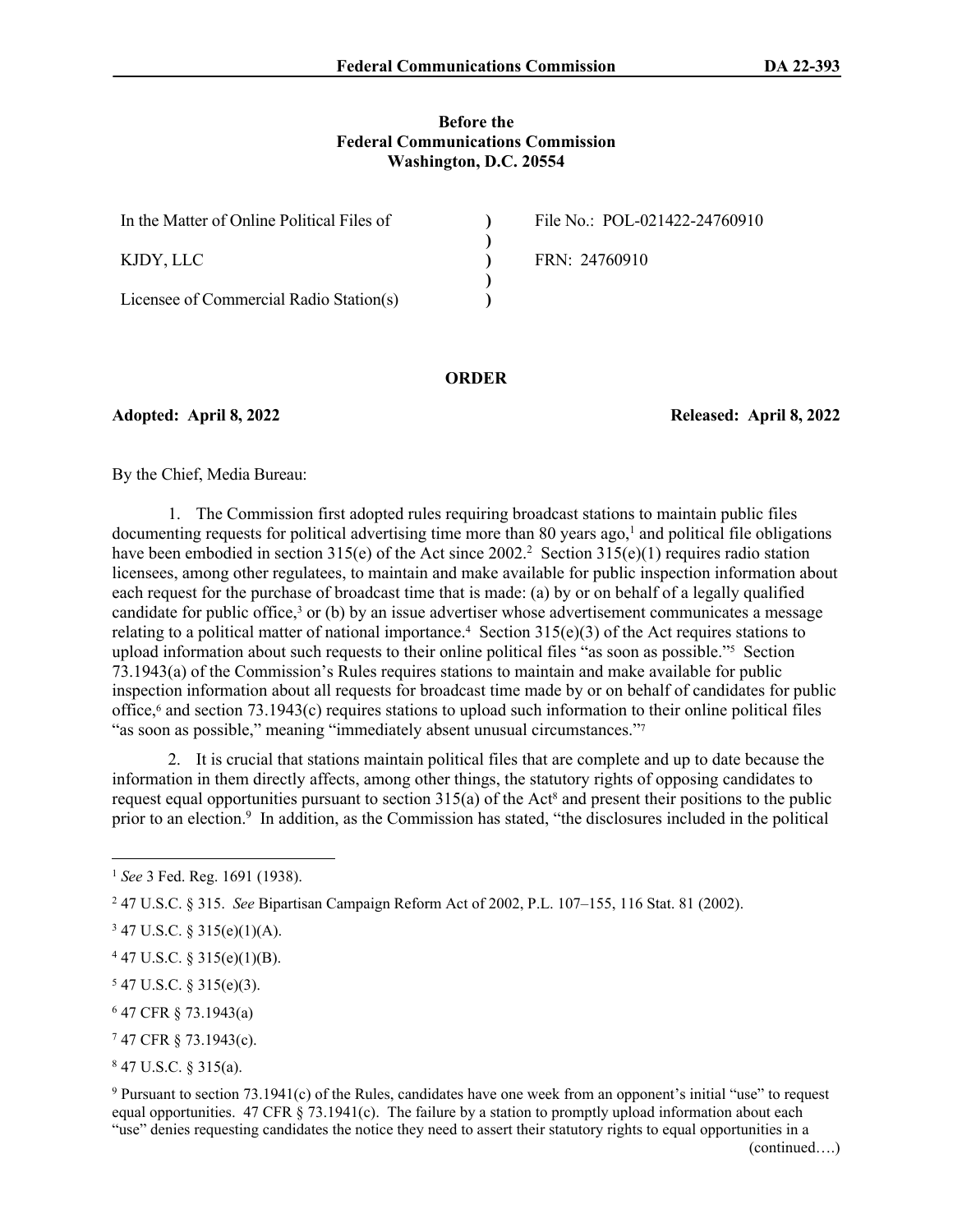file further the First Amendment's goal of an informed electorate that is able to evaluate the validity of messages and hold accountable the interests that disseminate political advocacy."<sup>10</sup>

3. KJDY, LLC is the licensee of one or more commercial radio stations for which it has filed license renewal applications. The Audio Division of the FCC's Media Bureau suspended processing of those applications because of KJDY, LLC's failure to affirmatively certify compliance with its public file obligations in Section 73.3526 of the Commission's rules.11 The Audio Division staff determined that the public file deficiencies were attributable to a failure by KJDY, LLC to comply with political file requirements.

4. The Media Bureau and KJDY, LLC have elected to resolve the matter of KJDY, LLC's public file derelictions through the attached Consent Decree. Pursuant to the Consent Decree, KJDY, LLC agrees, among other things, to implement a comprehensive compliance plan to ensure future compliance with its political file obligations and to submit periodic compliance reports to the Media Bureau.

5. After reviewing the terms of the Consent Decree and evaluating the facts before us, we find that the public interest would be served by adopting the Consent Decree.

6. Accordingly, **IT IS ORDERED** that, pursuant to the authority delegated by section 0.61(e) and 0.283 of the Commission's rules,12 the attached Consent Decree **IS ADOPTED** and its terms incorporated by reference.

7. **IT IS FURTHER ORDERED** that pursuant to 47 CFR § 73.3526(e)(10), a copy of the attached Consent Decree **SHALL BE RETAINED** in the online public inspection file of each station listed in Appendix A of the Consent Decree until grant of its next license renewal application.

8. **IT IS FURTHER ORDERED** that the above-captioned matter **IS TERMINATED**.

9. **IT IS FURTHER ORDERED** that a copy of this Order and Consent Decree shall be served via electronic mail to KJDY, LLC at [randy@elkhornmediagroup.com](mailto:randy@elkhornmediagroup.com).

# FEDERAL COMMUNICATIONS COMMISSION

Holly Saurer Chief, Media Bureau

timely manner. *See Standardized and Enhanced Disclosure Requirements for Television Broadcast Licensee Public Interest Obligations*, Second Report and Order, 27 FCC Rcd 4535, 4562 para. 55 (2012).

<sup>10</sup> *Id.* at 4543-44, para. 16.

<sup>&</sup>lt;sup>11</sup> See Section III, Question 3, of each application.

<sup>12</sup> 47 CFR §§ 0.61(e), 0.283.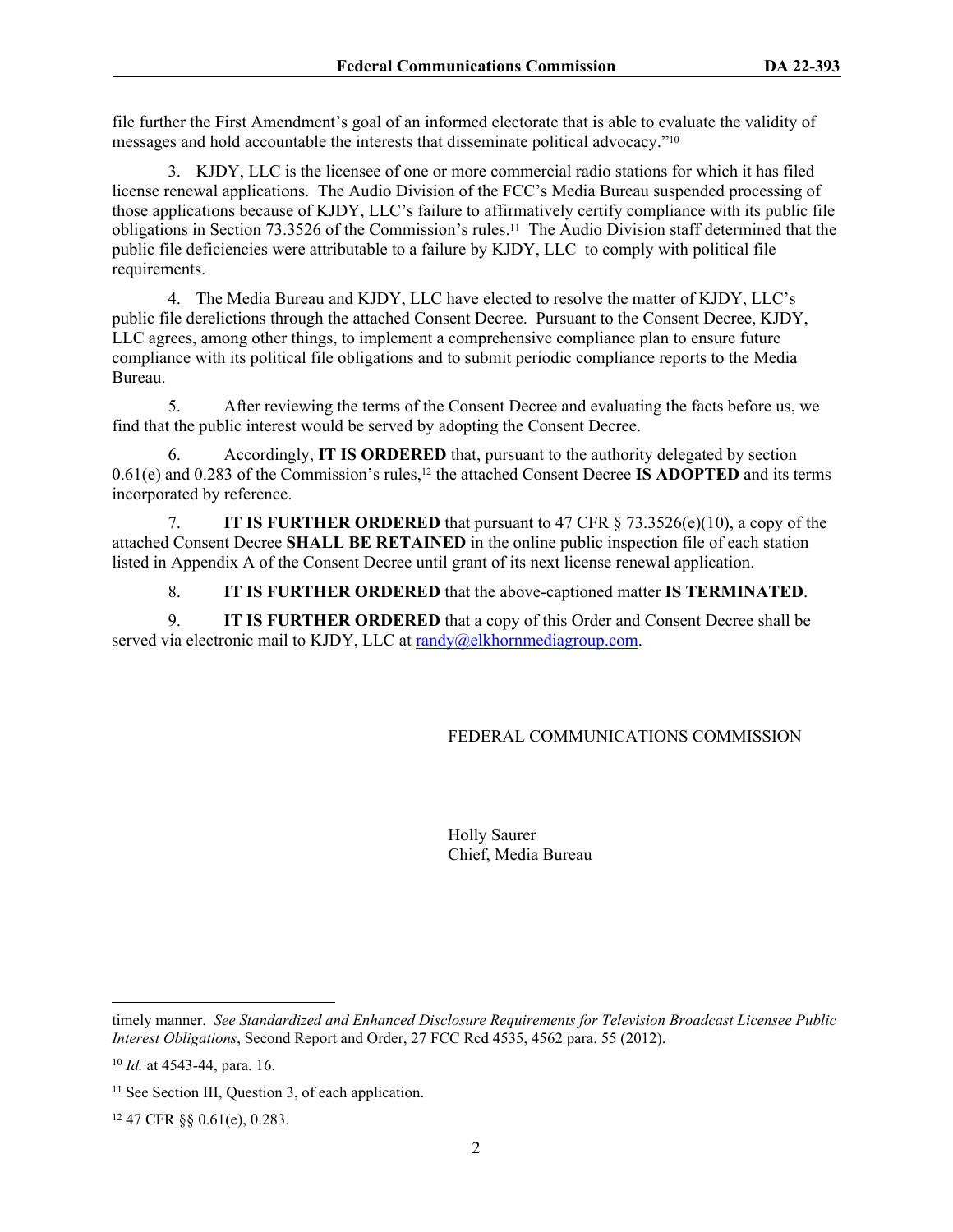### **Before the Federal Communications Commission Washington, D.C. 20554**

| In the Matter of Online Political Files of | File No.: POL-021422-24760910 |
|--------------------------------------------|-------------------------------|
|                                            |                               |
| KJDY, LLC                                  | FRN: 24760910                 |
|                                            |                               |
| Licensee of Commercial Radio Station(s)    |                               |

# **CONSENT DECREE**

1. The Media Bureau of the Federal Communications Commission and KJDY, LLC (hereafter "Company," as defined below), by their authorized representatives, hereby enter into this Consent Decree for the purpose of terminating the Media Bureau's investigation into the Company's compliance with section  $315(e)(3)$  of the Communications Act of 1934, as amended,<sup>13</sup> and section  $73.1943(c)$  of the Commission's rules,<sup>14</sup> relating to the maintenance of online political files. To resolve this matter, the Company agrees to implement a comprehensive Compliance Plan to ensure its future compliance with section  $315(e)(3)$  and section  $73.1943(c)$ .

## **I. DEFINITIONS**

- 2. For the purposes of this Consent Decree, the following definitions shall apply:
	- (a) "Act" means the Communications Act of 1934, as amended, 47 U.S.C. § 151 *et seq*.
	- (b) "Adopting Order" means an Order of the Bureau adopting the terms of this Consent Decree without change, addition, deletion, or modification.
	- (c) "Bureau" means the Media Bureau of the Commission.
	- (d) "Commission" or "FCC" means the Federal Communications Commission and all of its bureaus and offices.
	- (e) "Company" means KJDY, LLC and its affiliates, subsidiaries, predecessors-ininterest, and successors-in-interest.
	- (f) "Covered Employees" means all employees and agents of the Company who are responsible for performing, supervising, overseeing, or managing activities related to the maintenance of online political files, as required by the Political Record-Keeping Statute and Rule.
	- (g) "Effective Date" means the date by which both the Bureau and the Company have signed the Consent Decree.
	- (h) "Investigation" means the Bureau's decision to hold and not process the Company's license renewal applications identified in Appendix A due to the Company's inability to certify compliance with its public file obligations.
	- (i) "Parties" means the Company and the Bureau, each of which is a "Party."

<sup>13</sup> 47 U.S.C. § 315(e)(3).

<sup>14</sup> 47 CFR § 73.1943(c).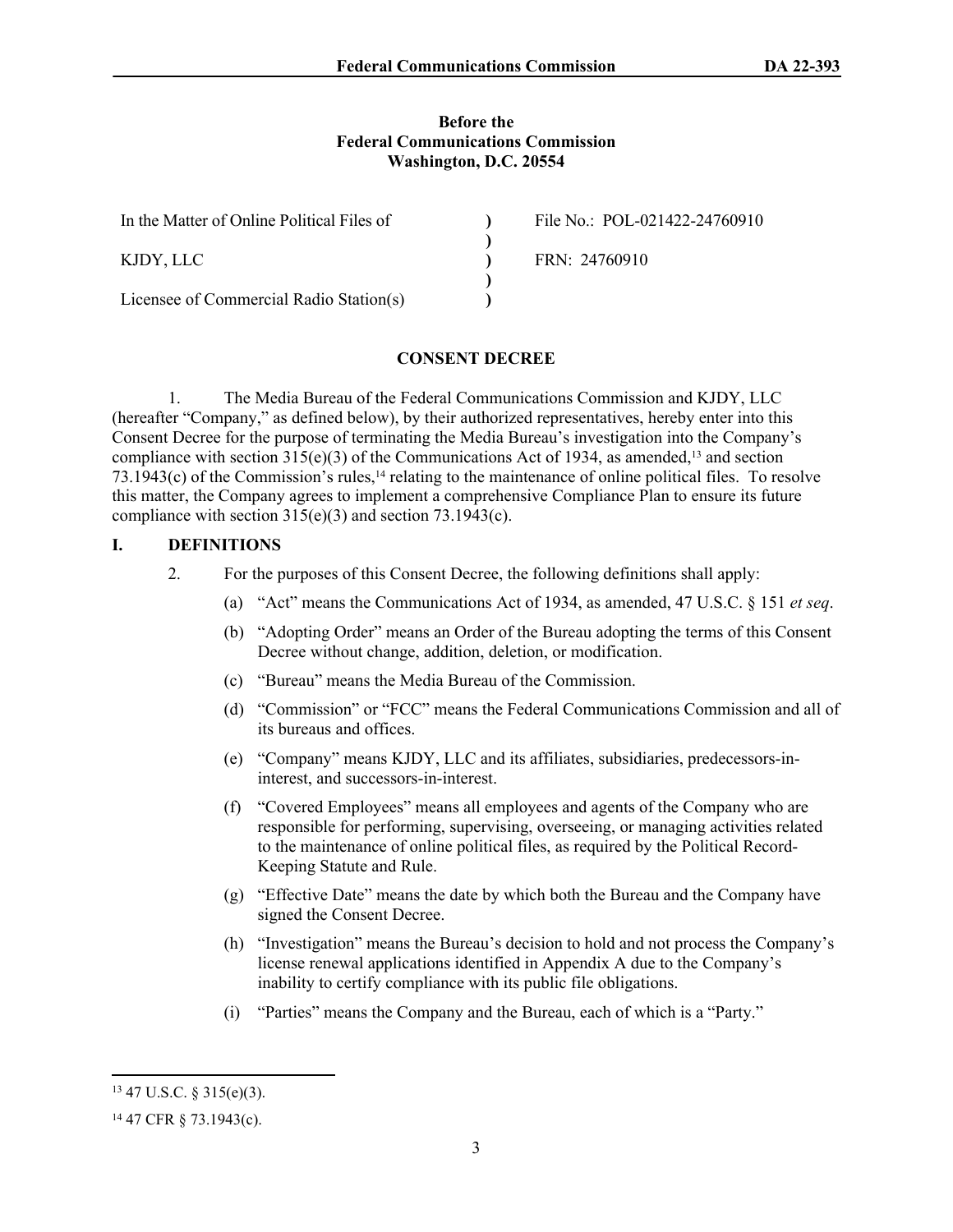- (j) "Political Record-Keeping Statute and Rule" means  $47 \text{ U.S.C. }$  §  $315(e)(3)$  and  $47$ CFR § 73.1943(c).
- (k) "Rules" means the Commission's regulations found in Title 47 of the Code of Federal Regulations.

# **II. BACKGROUND**

3. Section 315(e)(1) requires radio station licensees to maintain and make available for public inspection information about each request for the purchase of broadcast time that is made: (a) by or on behalf of a legally qualified candidate for public office,<sup>15</sup> or (b) by an issue advertiser whose advertisement communicates a message relating to a political matter of national importance.16 Section 315(e)(3) requires stations to place information about such requests into their political files "as soon as possible."17 Section 73.1943(a) of the Commission's Rules requires stations to maintain and make available for public inspection information about all requests for broadcast time made by or on behalf of candidates for public office,18 and section 73.1943(c) requires stations to upload such information to their online political files "as soon as possible," meaning "immediately absent unusual circumstances."19 A full- power station's political file is a subset of its public inspection file.<sup>20</sup>

4. It is crucial that stations maintain political files that are complete and up to date because the information in them directly affects, among other things, the statutory rights of opposing candidates to request equal opportunities pursuant to section  $315(a)$  of the Act<sup>21</sup> and present their positions to the public prior to an election.<sup>22</sup> In addition, as the Commission has stated, "the disclosures included in the political file further the First Amendment's goal of an informed electorate that is able to evaluate the validity of messages and hold accountable the interests that disseminate political advocacy."<sup>23</sup>

5. The Company owns and operates one or more commercial radio stations licensed by the Commission. The Company recently filed one or more applications for renewal of radio station licenses in which it was unable to certify compliance with the public file requirements during the relevant license term. Further, we have determined that the Company failed to certify compliance in those applications because it did not comply with the Political Record Keeping Statute and Rule. Those applications are identified in **Appendix A**. Based on the Company's inability to provide the required certification, the Bureau commenced the Investigation and suspended processing those license renewal applications.

<sup>18</sup> 47 CFR § 73.1943(a)

<sup>19</sup> 47 CFR § 73.1943(c).

<sup>20</sup> *See* 47 CFR § 73.3526(e)(6).

<sup>21</sup> 47 U.S.C. § 315(a).

<sup>23</sup> *Id.* at 4543-44, para. 16.

 $15$  47 U.S.C. § 315(e)(1)(A).

 $16$  47 U.S.C. § 315(e)(1)(B).

<sup>17</sup> 47 U.S.C. § 315(e)(3). Pursuant to *Expansion of Online Public File Obligations to Cable and Satellite TV Operator and Broadcast and Satellite Radio* Licensee, 31 FCC Rcd. 526 (2016), radio stations are required to upload records about requests for the purchase of political broadcast time to their online political files for public inspection.

<sup>&</sup>lt;sup>22</sup> Pursuant to section  $73.1941(c)$  of the Rules, candidates have one week from an opponent's initial "use" to request equal opportunities. 47 CFR  $\S$  73.1941(c). The failure by a station to promptly upload information about each "use" denies requesting candidates the notice they need to assert their statutory rights to equal opportunities in a timely manner. *See Standardized and Enhanced Disclosure Requirements for Television Broadcast Licensee Public Interest Obligations*, Second Report and Order, 27 FCC Rcd 4535, 4562 para. 55 (2012).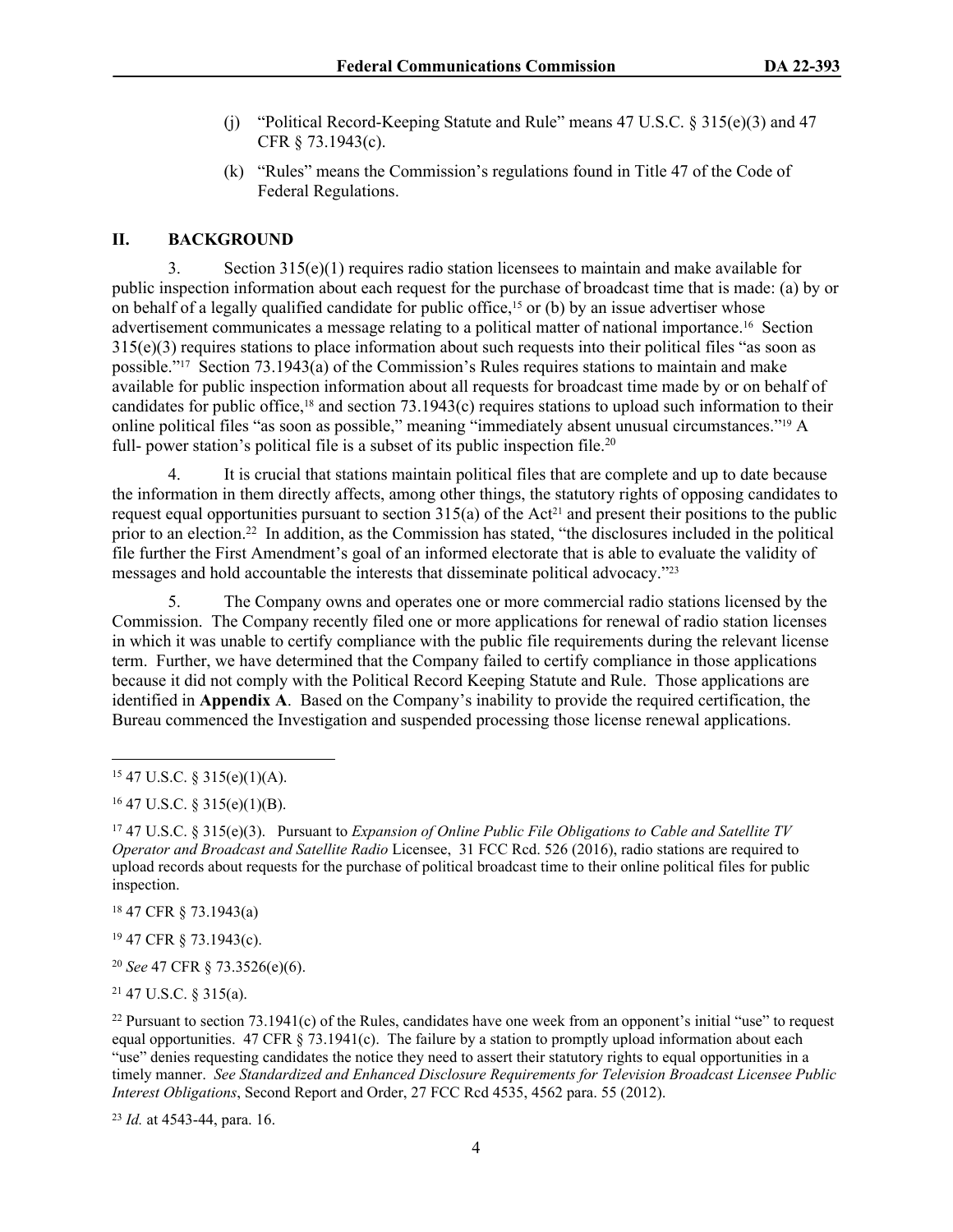6. The Bureau acknowledges that the COVID-19 pandemic caused a dramatic reduction in advertising revenues which, in turn, placed the radio broadcast industry, including the Company, under significant, ongoing financial stress. The Bureau believes that the Company's disclosures in its license renewal applications combined with the exceptional circumstances brought about by the pandemic present a unique situation which, on balance, warrant resolution of the Bureau's investigation under the terms and conditions described below.

# **III. TERMS OF AGREEMENT**

7. **Adopting Order**.The provisions of this Consent Decree shall be incorporated by the Bureau in an Adopting Order.

8. **Jurisdiction**. The Company agrees that the Bureau has jurisdiction over it and the matters contained in this Consent Decree and has the authority to enter into and adopt this Consent Decree.

9. **Effective Date**. The Parties agree that this Consent Decree shall become effective on the Effective Date. As of the Effective Date, the Parties agree that this Consent Decree shall have the same force and effect as any other order of the Commission.

10. **Termination of Investigation**.In express reliance on the covenants and representations in this Consent Decree and to avoid further expenditure of public resources, the Bureau agrees to terminate the Investigation. In addition, the Bureau agrees to process the Company's pending radio license renewal applications identified in Appendix A in the ordinary course. Furthermore, the Bureau agrees not to suspend the processing of such future radio license renewal applications that the Company files in the current renewal cycle (through August 2022) because of the Company's inability to certify compliance with its public file obligations in those applications. In consideration for such, the Company agrees to the terms, conditions, and procedures contained herein.

11. The Bureau agrees that, in the absence of new material evidence, the Bureau will not use the facts developed in this Investigation through the Effective Date, or the existence of this Consent Decree, to institute, on its own motion or in response to any petition to deny or other third-party objection, any new proceeding, formal or informal, or take any action on its own motion against the Company concerning the matters that were the subject of the Investigation. The Bureau also agrees that, in the absence of new material evidence, it will not use the facts developed in the Investigation through the Effective Date, or the existence of this Consent Decree, to institute on its own motion any proceeding, formal or informal, or to set for hearing the question of the Company's basic qualifications to be a Commission licensee or to hold Commission licenses or authorizations.<sup>24</sup>

12. **Admission of Liability**. The Company admits for the purpose of this Consent Decree that it failed to timely place records of all requests for the purchase of political broadcast time in its political file in a timely manner, in repeated violation of section 315(e)(3) of the Act, and section 73.1943(c) of the Rules.

13. Pursuant to section  $503(b)(2)(E)$  of the Act, in exercising its forfeiture authority, the Commission may consider, among other things, "any history of prior offenses" by the licensee.25 The Company acknowledges that the Commission or its delegated authority may consider the Company's admission of liability in this Consent Decree in proposing any future forfeiture against Company in the event the Company is determined to have apparently committed a violation of the Act, the Rules, or of

<sup>24</sup> *See* 47 CFR § 1.93(b).

<sup>25</sup> *See* 47 U.S.C. § 503(b)(2)(E).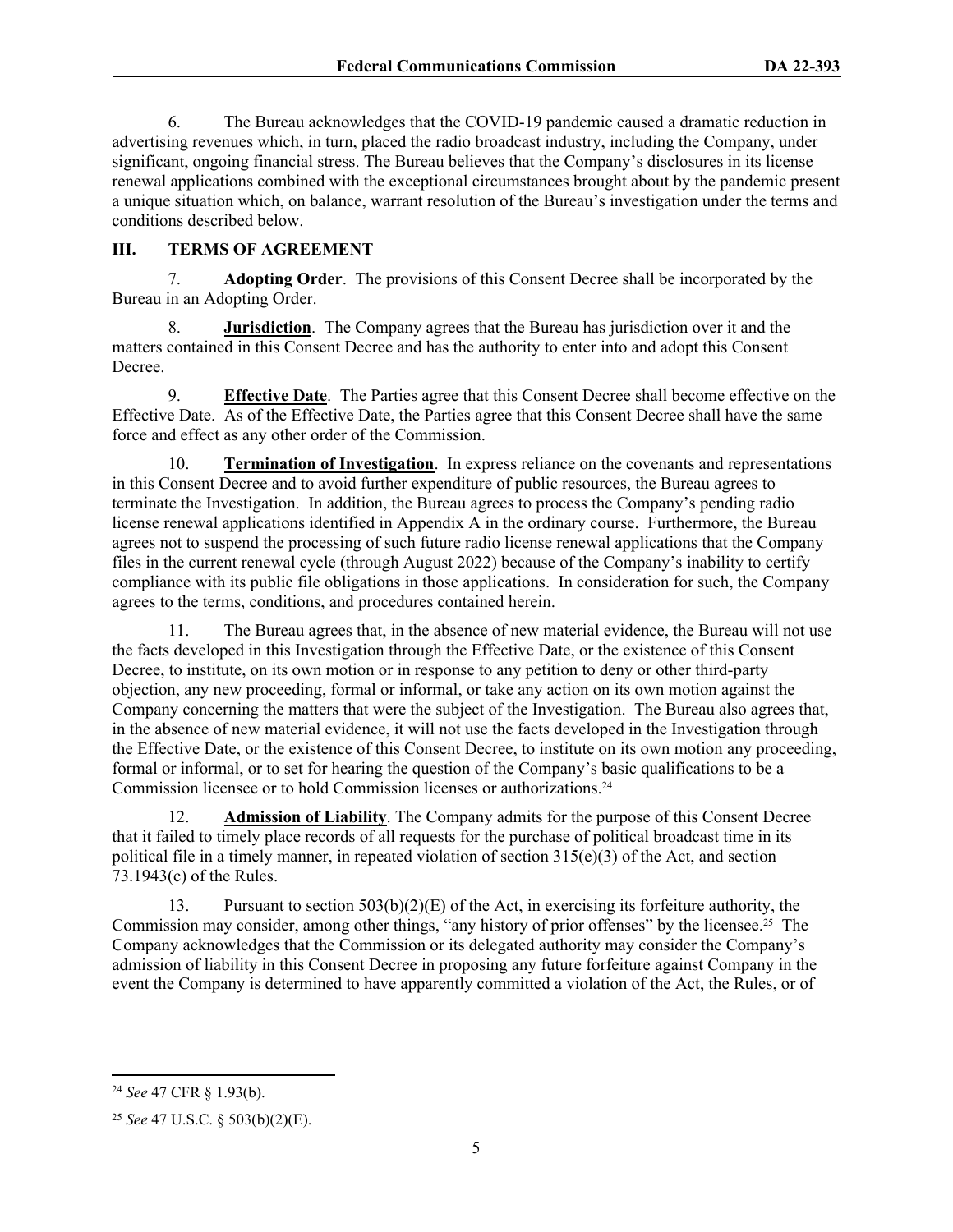any orders of the Commission after the Effective Date, whether related to political programming and record keeping or otherwise.

14. **Compliance Officer**. Within 30 calendar days after the Effective Date, the Company shall designate a senior manager to serve as a Compliance Officer and to discharge the duties set forth below. The Compliance Officer shall report directly to the Company's Chief Executive Officer (or equivalent senior officer/owner) on a regular basis, and shall be responsible for developing, implementing, and administering the Compliance Plan and ensuring that the Company complies with the terms and conditions of the Compliance Plan and this Consent Decree. The Compliance Officer shall have specific knowledge of the Political Record-Keeping Statute and Rule prior to assuming his/her duties. The Bureau acknowledges that the Compliance Officer, Chief Executive Officer, and/or owner may be the same individual.

15. **Compliance Plan**. For purposes of settling the matters set forth herein, the Company agrees that it shall, within 30 calendar days after the Effective Date, develop and implement a Compliance Plan designed to ensure future compliance with the Political Record-keeping Statute and Rule, and with the terms and conditions of this Consent Decree. The Compliance Plan, with the exception of the Compliance Report described below in paragraph 15(c), shall apply to all radio stations owned by the Company. The Compliance Plan shall contain, at a minimum, the following elements:

- (a) **Compliance Manual.** The Compliance Plan shall include a Compliance Manual that is distributed to all Covered Employees. The Company may adopt a Compliance Manual that it has prepared or one that has been prepared by an outside source, such as a trade association (e.g., the National Association of Broadcasters), another licensee, or a law firm. The Compliance Manual shall:
	- i. thoroughly explain the requirements embodied in the Political Record-keeping Statute and Rule;
	- ii. contain Operating Procedures that Covered Employees must follow to help ensure the Company's compliance with the Political Record-keeping Statute and Rule. The Operating Procedures shall include internal procedures and policies specifically designed to ensure that the Company's stations upload all required information to their online political files in a timely manner and otherwise maintain full, complete, and up to date information therein. The Operating Procedures shall also include a compliance checklist that describes the steps that a Covered Employee must follow to ensure compliance with the Political Record-keeping Statute and Rule; and
	- iii. be periodically reviewed and revised as necessary to ensure that the information set forth therein remains current, complete, accurate, and effective.
- (b) **Compliance Training Program.** If the Company has Covered Employees, the Compliance Plan shall include a Compliance Training Program to provide periodic training to those Covered Employees on complying with the Political Record-keeping Statute and Rule. As part of the compliance training program, Covered Employees shall be advised of the Company's obligation to report any noncompliance with the Political Record-keeping Statute and Rule and shall be instructed on how to disclose noncompliance to the Compliance Officer. All Covered Employees shall receive initial training under the compliance training program within 30 calendar days after the Effective Date, except that any person who becomes a Covered Employee at any time after such initial training is provided shall receive training under the compliance training program within 30 calendar days after the date he or she becomes a Covered Employee. The Company shall provide training under the compliance training plan on at least an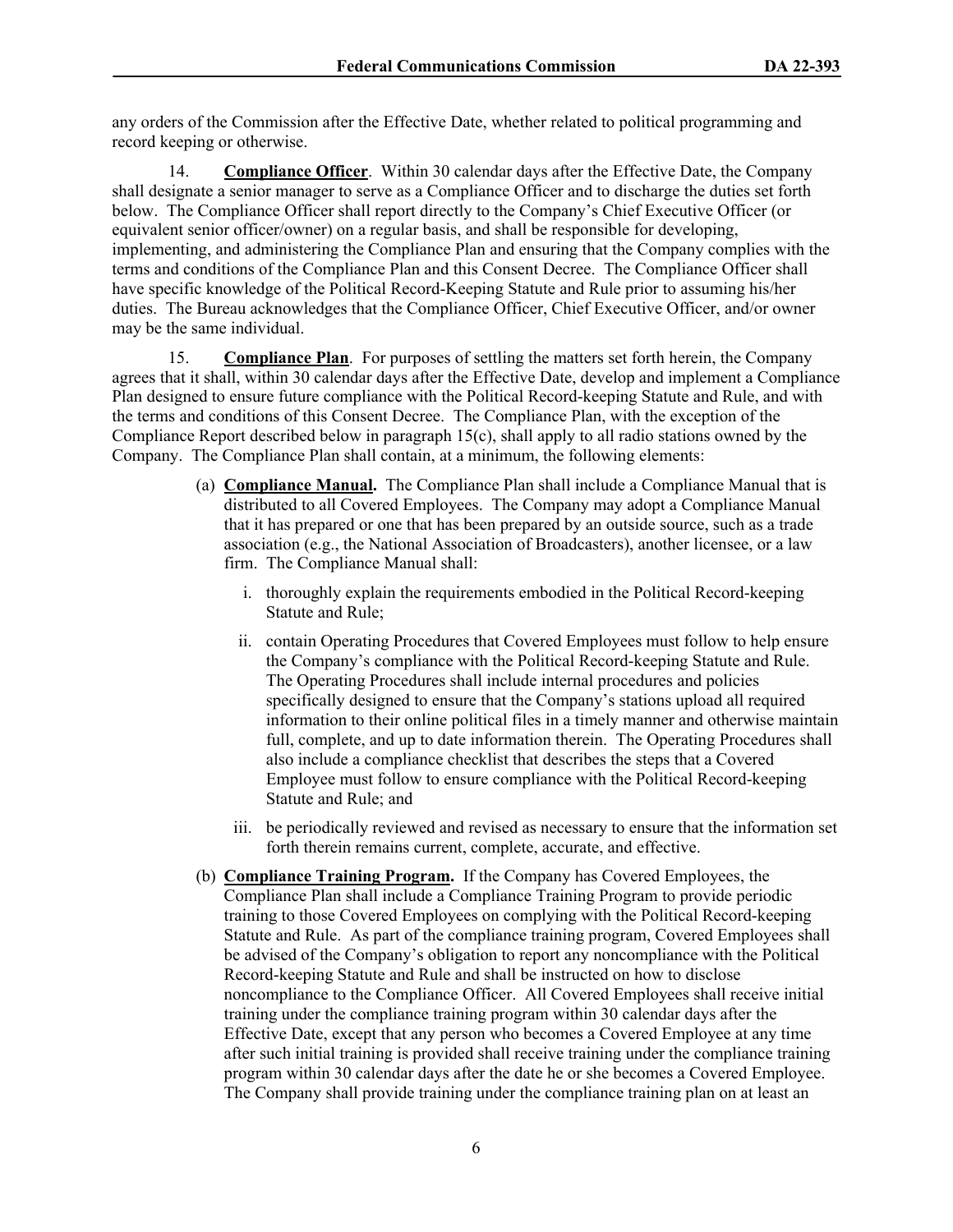annual basis, and it shall periodically review and revise the compliance training program as necessary to ensure that it remains current, complete, and effective.

- (c) **Compliance Report**. The Company shall submit one compliance report in the form of a spreadsheet to the Bureau for each station listed in Appendix A. The compliance report is intended to provide data about requests that the station received for the purchase of broadcast time by, or on behalf of, legally qualified candidates for public office or which communicate a message relating to any political matter of national importance.26 The compliance report shall: (1) provide data about such requests that the station received for ads broadcast during the three month period preceding the general election on November 8, 2022, and (2) be submitted to the Bureau no later than December 9, 2022. The Bureau may, within its sole discretion, require the Company to submit more frequent or additional compliance reports in accordance with the terms of paragraph 17 below.
	- i. The compliance report shall include a certification by the Compliance Officer stating that the Compliance Officer has personal knowledge that the Company: (i) has established and implemented the Compliance Plan; (ii) has utilized the operating procedures since the implementation of the Compliance Plan; and (iii) is not aware of any instances of noncompliance with the terms and conditions of this Consent Decree.
	- ii. The Compliance Officer's certification shall be accompanied by a statement explaining the basis for such certification and must comply with section 1.16 of the Rules, $^{27}$  and be subscribed to as true under penalty of perjury in substantially the form set forth therein.
	- iii. If the Compliance Officer is unable to provide the requisite certification, the Compliance Officer shall provide the Bureau with a report detailing the noncompliance, as described below.
	- iv. The Company's Chief Executive Officer (or equivalent senior officer/owner) shall also certify that he or she has reviewed the compliance report and that, based on his or her knowledge, the compliance report does not contain any untrue statement of a material fact, does not omit to state a material fact necessary to make the statements made therein, and is not misleading with respect to the period covered by the compliance report.
	- v. The compliance report shall be submitted to the Political Programming staff: Robert Baker, Assistant Chief, Policy Division, Media Bureau, Federal Communications Commission, at [Robert.Baker@fcc.gov](mailto:Robert.Baker@fcc.gov); Gary Schonman, Special Counsel, Policy Division, Media Bureau, Federal Communications Commission, at [Gary.Schonman@fcc.gov;](mailto:Gary.Schonman@fcc.gov) and Sima Nilsson, Attorney-Advisor, Policy Division Media Bureau, Federal Communications Commission, at [Sima.Nilsson@fcc.gov.](file://fccnet/data/Bureaus-Offices/MB/Policy/MB/Policy/POLITICAL%20PROGRAMMING/COMPLAINTS%20AND%20PETITIONS%20FOR%20RULEMAKING%20&%20DECLARATORY%20RULINGS/POLITICAL%20FILES%20-%20GROUP%20OWNERS/Consent%20Decrees/Entercom/Sima.Nilsson@fcc.gov.)

16. **Reporting Noncompliance**. The Company shall, for each radio station it owns, report any instance of noncompliance with the Political Record-keeping Statute and Rule, and any instance of noncompliance with any applicable terms and conditions of this Consent Decree within 10 calendar days after discovery of such noncompliance. Such reports shall include a detailed explanation of: (i) each such instance of noncompliance; (ii) the steps that the Company has taken or will take to remedy such noncompliance, including the schedule on which such actions will be taken; and (iii) the steps that the Company has taken or will take to prevent the recurrence of any such noncompliance, including the schedule on which such preventative action will be taken. All reports of noncompliance shall be

<sup>26</sup> See 47 U.S.C. § 315(e).

<sup>27</sup> 47 CFR § 1.16.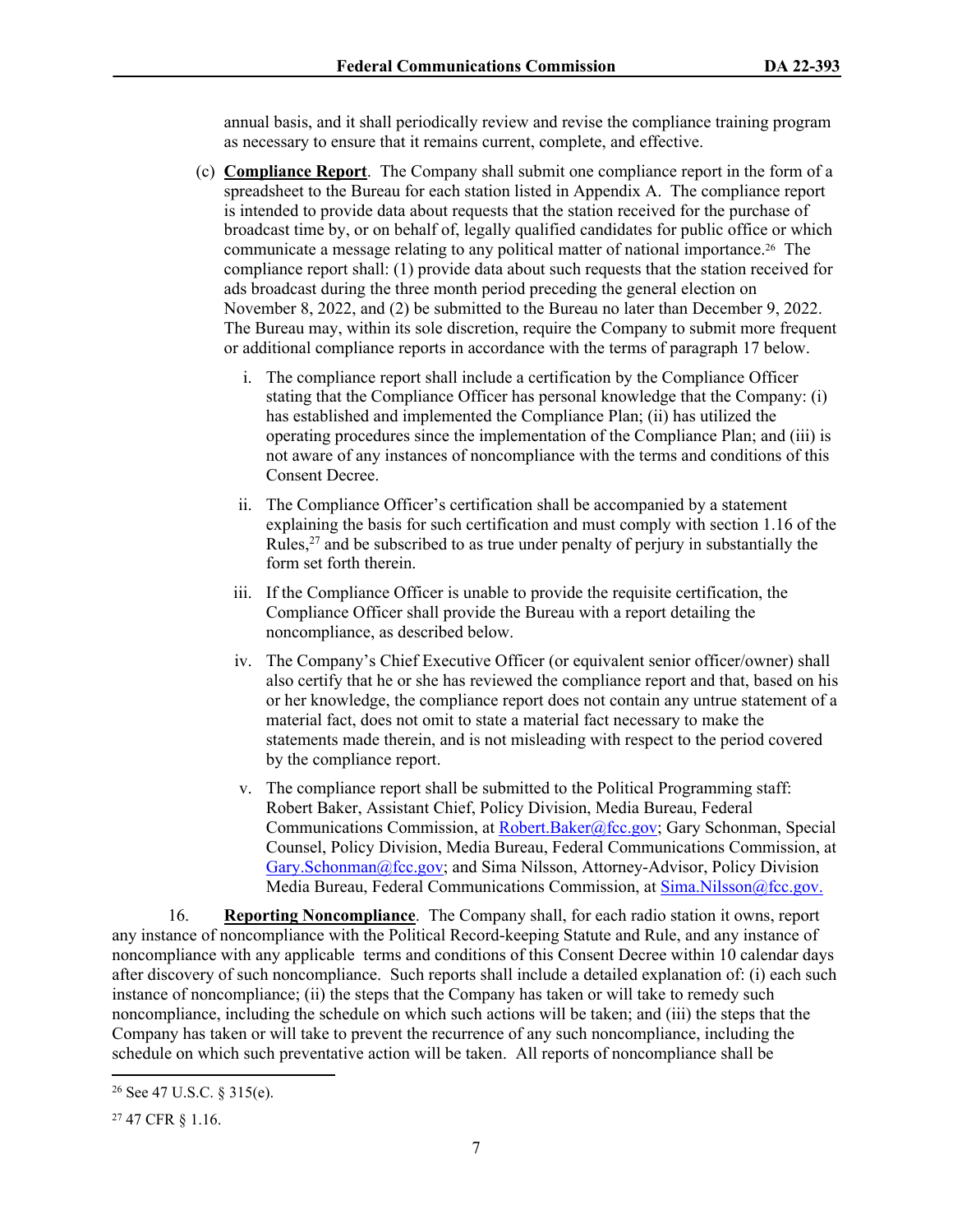submitted to the Political Programming staff: Robert Baker, Media Bureau, Federal Communications Commission, at [Robert.Baker@fcc.gov;](mailto:Robert.Baker@fcc.gov) Gary Schonman, Media Bureau, Federal Communications Commission, at [Gary.Schonman@fcc.gov;](mailto:Gary.Schonman@fcc.gov) and Sima Nilsson, Media Bureau, Federal Communications Commission, at [Sima.Nilsson@fcc.gov.](file://fccnet/data/Bureaus-Offices/MB/Policy/MB/Policy/POLITICAL%20PROGRAMMING/COMPLAINTS%20AND%20PETITIONS%20FOR%20RULEMAKING%20&%20DECLARATORY%20RULINGS/POLITICAL%20FILES%20-%20GROUP%20OWNERS/Consent%20Decrees/Entercom/Sima.Nilsson@fcc.gov.)

17. **Termination Date**. The obligations to which the Company is subject pursuant to this Consent Decree shall terminate 60 days after the filing of the compliance report referenced above, *provided* the Bureau is satisfied that the Company has demonstrated substantial compliance with its political file obligations. If the Bureau is not satisfied that the Company has demonstrated substantial compliance with its political file obligations, the Bureau may, within its the sole discretion and authority, extend the termination date of this Consent Decree for up to an additional 24 months.

18. The Company acknowledges that the Bureau retains the discretion and authority to propose sanctions against the Company, including the issuance of notices of apparent liability for forfeitures, for any apparent willful and/or repeated violation by the Company of the Political Recordkeeping Statute and Rule that occurs during the term of this Consent Decree.

19. **Waivers**. As of the Effective Date, the Company waives any and all rights it may have to seek administrative or judicial reconsideration, review, appeal, or stay, or to otherwise challenge or contest the validity of this Consent Decree and the Adopting Order. The Company shall retain the right to challenge Commission interpretation of the Consent Decree or any terms contained herein. If either Party (or the United States on behalf of the Commission) brings a judicial action to enforce the terms of the Consent Decree or Adopting Order, neither the Company nor the Commission shall contest the validity of the Consent Decree or the Adopting Order, and the Company shall waive any statutory right to a trial *de novo*. The Company hereby agrees to waive any claims it may have under the Equal Access to Justice Act<sup>28</sup> relating to the matters addressed in this Consent Decree.

20. **Severability**. The Parties agree that if any of the provisions of the Consent Decree shall be held unenforceable by any court of competent jurisdiction, such unenforceability shall not render unenforceable the entire Consent Decree, but rather the entire Consent Decree shall be construed as if not containing the particular unenforceable provision or provisions, and the rights and obligations of the Parties shall be construed and enforced accordingly.

21. **Invalidity**. In the event that this Consent Decree in its entirety is rendered invalid by any court of competent jurisdiction, it shall become null and void and may not be used in any manner in any legal proceeding.

22. **Subsequent Rule or Order**. The Parties agree that if any provision of this Consent Decree conflicts with any subsequent Rule or Order adopted by the Commission (except an order

<sup>28</sup> *See* 5 U.S.C. § 504; 47 CFR §§ 1.1501-1.1530.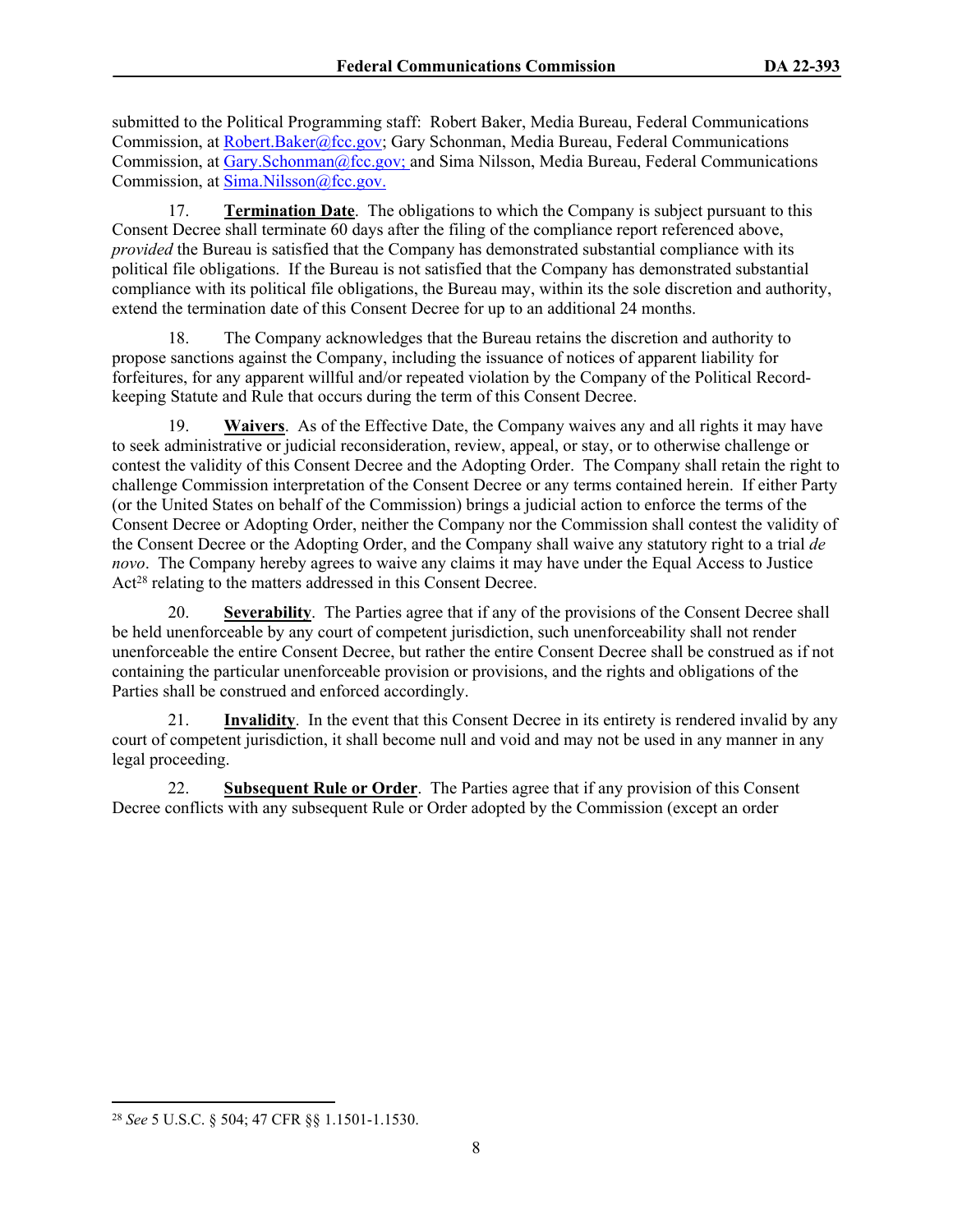specifically intended to revise the terms of this Consent Decree to which the Company does not expressly consent) that provision will be superseded by such Rule or Order.

23. **Successors and Assigns**.The Company agrees that the provisions of this Consent Decree shall be binding on its successors, assigns, and transferees.

24. **Final Settlement**. The Parties agree and acknowledge that this Consent Decree shall constitute a final settlement between the Parties with respect to the Investigation.

25. **Modifications**. This Consent Decree cannot be modified without the advance written consent of both Parties.

26. **Paragraph Headings**. The headings of the paragraphs in this Consent Decree are inserted for convenience only and are not intended to affect the meaning or interpretation of this Consent Decree.

27. **Authorized Representative**. Each Party represents and warrants to the other that it has full power and authority to enter into this Consent Decree. Each person signing this Consent Decree on behalf of a Party hereby represents that he or she is fully authorized by the Party to execute this Consent Decree and to bind the Party to its terms and conditions.

28. **Counterparts**. This Consent Decree may be signed in counterpart (including electronically or by facsimile). Each counterpart, when executed and delivered, shall be an original, and all of the counterparts together shall constitute one and the same fully executed instrument.

Holly Saurer Chief, Media Bureau

 $\mathcal{L}_\text{max}$ 

Date

 $\mathcal{L}_\text{max}$  and  $\mathcal{L}_\text{max}$  and  $\mathcal{L}_\text{max}$  and  $\mathcal{L}_\text{max}$ KJDY, LLC

Date